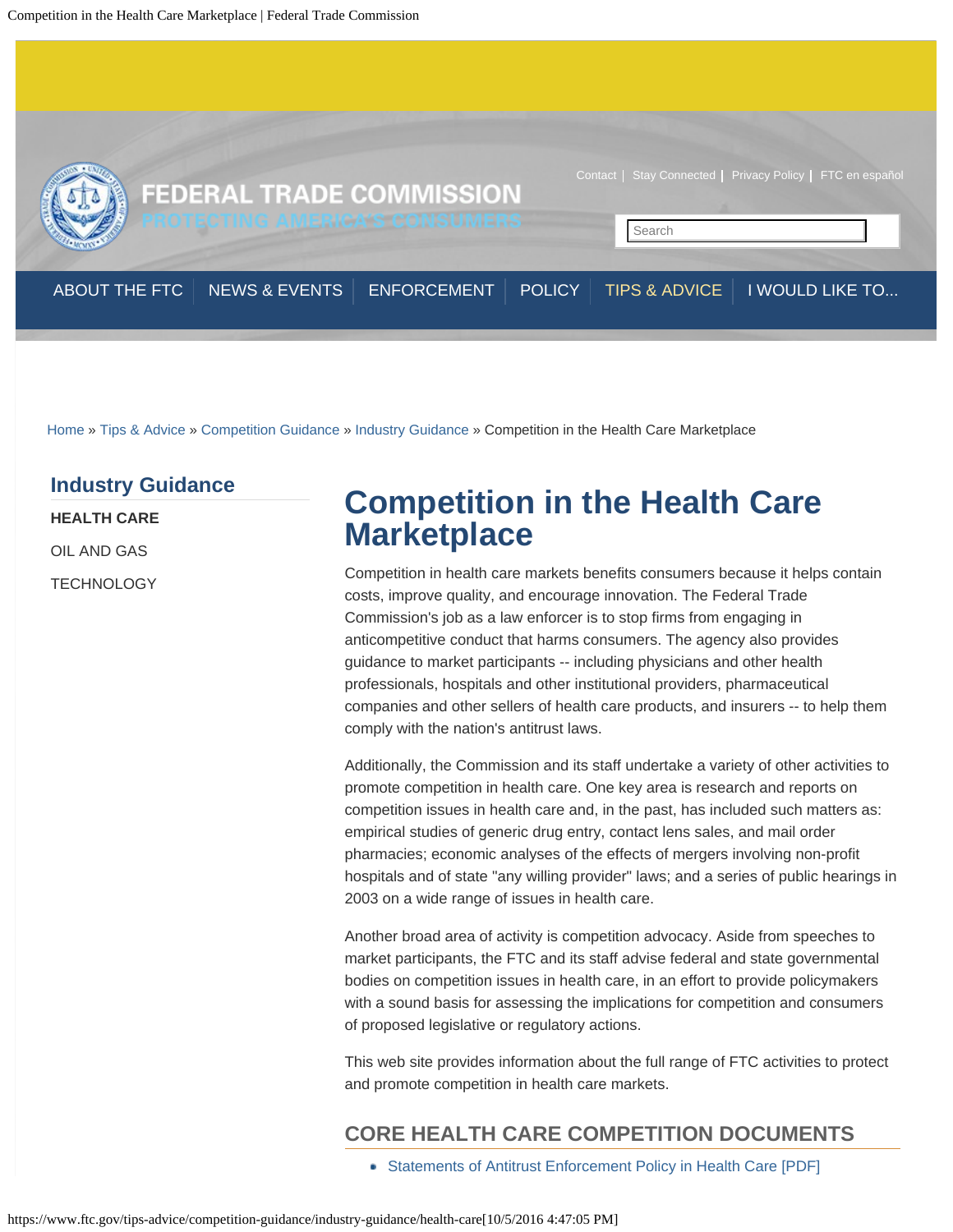- [Statement of Antitrust Enforcement Policy Regarding Accountable Care](https://www.ftc.gov/policy/federal-register-notices/ftc-doj-enforcement-policy-statement-regarding-accountable-care) **[Organizations](https://www.ftc.gov/policy/federal-register-notices/ftc-doj-enforcement-policy-statement-regarding-accountable-care)**
- **[Pharmaceutical Agreement Filing Requirements](https://www.ftc.gov/enforcement/premerger-notification-program/medicare-act-filings)**
- [Frequently Asked Questions About Filing Pharmaceutical Agreements](https://www.ftc.gov/system/files/attachments/competition-policy-guidance/050210pharmrulesfaqsection.pdf) [PDF]
- [Overview of FTC Actions in Health Care Services and Products](https://www.ftc.gov/system/files/attachments/competition-policy-guidance/hcupdaterev3.pdf) [PDF]
- [Overview of FTC Actions in Pharmaceutical Products and Distribution](https://www.ftc.gov/system/files/attachments/competition-policy-guidance/rxupdaterev3.pdf) [PDF]
- [Topic and Yearly Indices of Health Care Antitrust Advisory Opinions by](https://www.ftc.gov/system/files/attachments/competition-policy-guidance/indexadoprev3.pdf) [Commission and Staff](https://www.ftc.gov/system/files/attachments/competition-policy-guidance/indexadoprev3.pdf) [PDF]

### **HEALTH CARE INITIATIVES**

- Improving Health Care: A Dose of Competition [\(2003 Hearings](https://www.ftc.gov/news-events/events-calendar/2003/02/health-care-competition-law-policy-hearings) and [July](https://www.ftc.gov/reports/improving-health-care-dose-competition-report-federal-trade-commission-department-justice) [2004 Report](https://www.ftc.gov/reports/improving-health-care-dose-competition-report-federal-trade-commission-department-justice))
- [Accountable Care Organizations](https://www.ftc.gov/tips-advice/competition-guidance/industry-guidance/health-care/accountable-care-organizations)
- [Pharmaceutical Agreement Filings](https://www.ftc.gov/tips-advice/competition-guidance/industry-guidance/health-care/pharmaceutical-agreement-filings)
- [Advisory Opinion Process \(Health Care\) \[PDF\]](https://www.ftc.gov/sites/default/files/attachments/competition-advisory-opinions/advop-health.pdf)

[Contact information for Bureau of Competition staff on health care matters](https://www.ftc.gov/about-ftc/bureaus-offices/bureau-competition/contact-information)

#### **[CASES](#page-0-0)** ь

- [Wellmont Health System/Mountain States Health Alliance](https://www.ftc.gov/enforcement/cases-proceedings/151-0115/wellmont-healthmountain-states-health) (October 3, 2016)
- [LabMD, Inc., In the Matter of](https://www.ftc.gov/enforcement/cases-proceedings/102-3099/labmd-inc-matter) (September 29, 2016)
- [The Penn State Hershey Medical Center/PinnacleHealth System](https://www.ftc.gov/enforcement/cases-proceedings/141-0191/penn-state-hershey-medical-centerpinnaclehealth-system) (September 27, 2016)
- [Penn State Hershey Medical Center, FTC and Commonwealth of](https://www.ftc.gov/enforcement/cases-proceedings/141-0191-d09368/penn-state-hershey-medical-center-ftc-commonwealth) [Pennsylvania v.](https://www.ftc.gov/enforcement/cases-proceedings/141-0191-d09368/penn-state-hershey-medical-center-ftc-commonwealth) (September 27, 2016)
- [Teva and Allergan, In the Matter of](https://www.ftc.gov/enforcement/cases-proceedings/151-0196/teva-allergan-matter) (September 15, 2016)
- [Mylan, N.V., In the Matter of](https://www.ftc.gov/enforcement/cases-proceedings/161-0102/mylan-nv-matter) (September 8, 2016)
- [Victrex plc, et al., In the Matter of](https://www.ftc.gov/enforcement/cases-proceedings/141-0042/victrex-plc-et-al-matter) (August 5, 2016)
- [FTC v. Advocate Health Care Network](https://www.ftc.gov/enforcement/cases-proceedings/1410231/ftc-v-advocate-health-care-network) (July 15, 2016)
- [Cabell Huntington Hospital/St. Mary's Medical Center, In the Matter](https://www.ftc.gov/enforcement/cases-proceedings/141-0218/cabell-huntington-hospitalst-marys-medical-center-matter) [of \(](https://www.ftc.gov/enforcement/cases-proceedings/141-0218/cabell-huntington-hospitalst-marys-medical-center-matter)July 6, 2016)
- [John Fowler](https://www.ftc.gov/enforcement/cases-proceedings/152-3080/john-fowler) (June 6, 2016)

[View More Cases](https://www.ftc.gov/enforcement/cases-proceedings/terms/282) ›

#### **[PRESS RELEASES](#page-0-0)** Ы

- [FTC Staff Provides Comment and Testimony Opposing Proposed](https://www.ftc.gov/news-events/press-releases/2016/10/ftc-staff-provides-comment-testimony-opposing-proposed) [Cooperative Agreement and Merger of Hospital Systems in](https://www.ftc.gov/news-events/press-releases/2016/10/ftc-staff-provides-comment-testimony-opposing-proposed) [Southwest Virginia](https://www.ftc.gov/news-events/press-releases/2016/10/ftc-staff-provides-comment-testimony-opposing-proposed) (October 3, 2016)
- [Amicus Brief Filed by FTC and DOJ Urges Appeals Court to](https://www.ftc.gov/news-events/press-releases/2016/09/amicus-brief-filed-ftc-doj-urges-appeals-court-dismiss-appeal)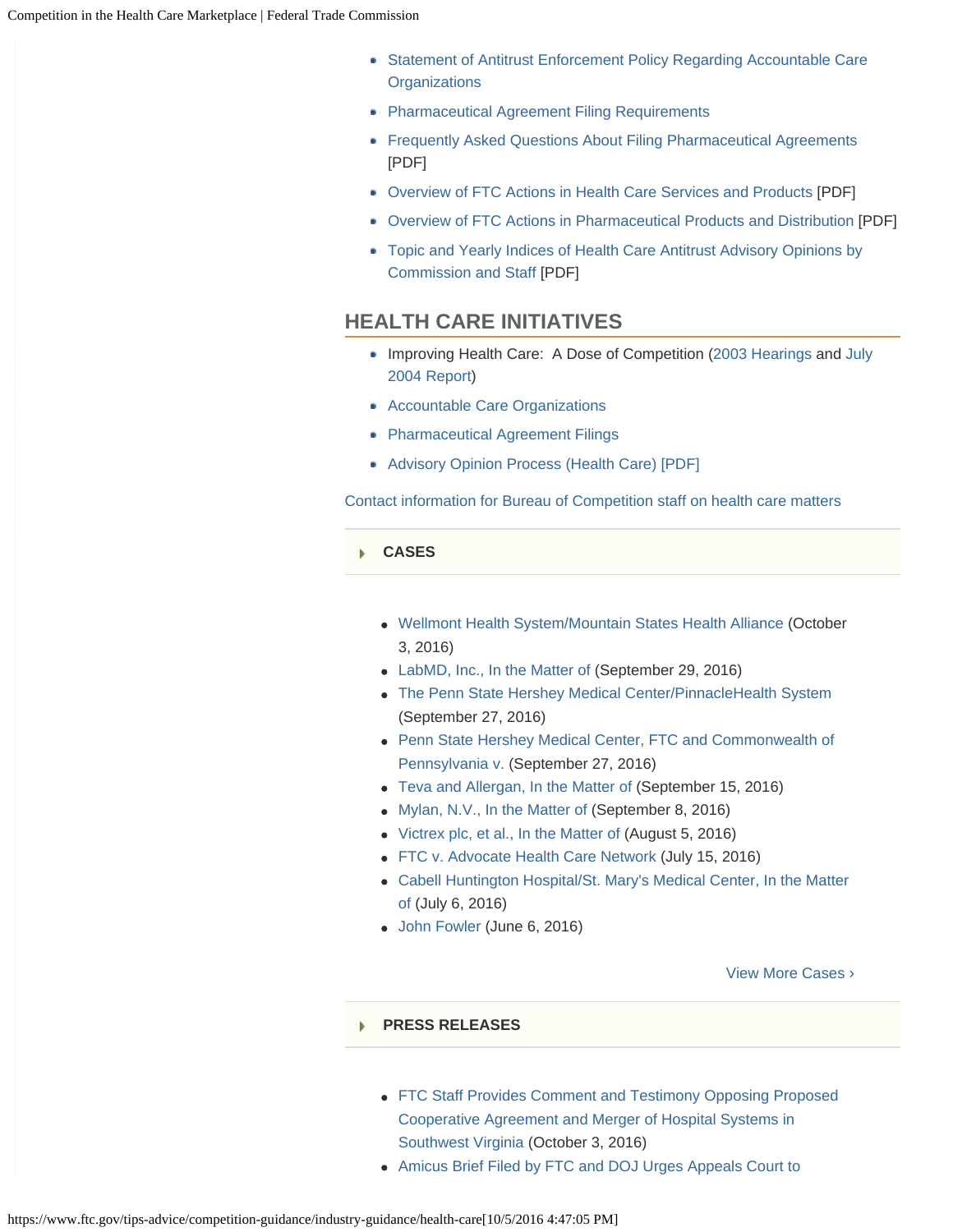[Dismiss Appeal by Texas Medical Board in Antitrust Lawsuit](https://www.ftc.gov/news-events/press-releases/2016/09/amicus-brief-filed-ftc-doj-urges-appeals-court-dismiss-appeal) (September 14, 2016)

- [FTC to Participate in CDC Twitter Chat on Healthy Contact Lens](https://www.ftc.gov/news-events/press-releases/2016/08/ftc-participate-cdc-twitter-chat-healthy-contact-lens-wear-care) [Wear and Care](https://www.ftc.gov/news-events/press-releases/2016/08/ftc-participate-cdc-twitter-chat-healthy-contact-lens-wear-care) (August 22, 2016)
- [FTC Staff Comment: Delaware Dietetics/Nutrition Board Proposal to](https://www.ftc.gov/news-events/press-releases/2016/08/ftc-staff-comment-delaware-dieteticsnutrition-board-proposal) [Expand Access to Telehealth Services Could Benefit Consumers](https://www.ftc.gov/news-events/press-releases/2016/08/ftc-staff-comment-delaware-dieteticsnutrition-board-proposal) (August 17, 2016)
- [FTC Approves Final Order in Practice Fusion Privacy Case](https://www.ftc.gov/news-events/press-releases/2016/08/ftc-approves-final-order-practice-fusion-privacy-case) (August 16, 2016)
- [FTC Staff Comment: Delaware Occupational Therapy Board](https://www.ftc.gov/news-events/press-releases/2016/08/ftc-staff-comment-delaware-occupational-therapy-board-proposal) [Proposal to Expand Access to Telehealth Services Could Benefit](https://www.ftc.gov/news-events/press-releases/2016/08/ftc-staff-comment-delaware-occupational-therapy-board-proposal) [Consumers](https://www.ftc.gov/news-events/press-releases/2016/08/ftc-staff-comment-delaware-occupational-therapy-board-proposal) (August 4, 2016)
- [FTC Staff Supports Department of Veterans Affairs Proposed Rule](https://www.ftc.gov/news-events/press-releases/2016/07/ftc-staff-supports-department-veterans-affairs-proposed-rule) [To Grant Full Practice Authority to Advanced Practice Registered](https://www.ftc.gov/news-events/press-releases/2016/07/ftc-staff-supports-department-veterans-affairs-proposed-rule) [Nurses](https://www.ftc.gov/news-events/press-releases/2016/07/ftc-staff-supports-department-veterans-affairs-proposed-rule) (July 25, 2016)
- [FTC Obtains Summary Judgment Decision Against Medical](https://www.ftc.gov/news-events/press-releases/2016/07/ftc-obtains-summary-judgment-decision-against-medical-discount) [Discount Card Scammers](https://www.ftc.gov/news-events/press-releases/2016/07/ftc-obtains-summary-judgment-decision-against-medical-discount) (July 21, 2016)
- [Operators of Phony Doctor Certification Program and Misleading](https://www.ftc.gov/news-events/press-releases/2016/06/operators-phony-doctor-certification-program-misleading-health) [Health and Lifestyle Websites Settle FTC Charges](https://www.ftc.gov/news-events/press-releases/2016/06/operators-phony-doctor-certification-program-misleading-health) (June 21, 2016)
- [Electronic Health Records Company Settles FTC Charges It](https://www.ftc.gov/news-events/press-releases/2016/06/electronic-health-records-company-settles-ftc-charges-it-deceived) [Deceived Consumers About Privacy of Doctor Reviews](https://www.ftc.gov/news-events/press-releases/2016/06/electronic-health-records-company-settles-ftc-charges-it-deceived) (June 8, 2016)

[View More Press Releases](https://www.ftc.gov/news-events/press-releases/terms/282) ›

#### **[BLOG POSTS](#page-0-0)** Ы

- [Health-y reading](https://www.ftc.gov/news-events/blogs/competition-matters/2016/05/health-y-reading) (May 12, 2016)
- [Quo Vadis Post-Actavis?](https://www.ftc.gov/news-events/blogs/competition-matters/2016/03/quo-vadis-post-actavis) (March 30, 2016)
- [Antitrust Violation vs. Injury-in-Fact: A distinction that makes a](https://www.ftc.gov/news-events/blogs/competition-matters/2016/02/antitrust-violation-vs-injury-fact-distinction-makes) [difference](https://www.ftc.gov/news-events/blogs/competition-matters/2016/02/antitrust-violation-vs-injury-fact-distinction-makes) (February 26, 2016)
- [Is FTC v. Actavis Causing Pharma Companies to Change Their](https://www.ftc.gov/news-events/blogs/competition-matters/2016/01/ftc-v-actavis-causing-pharma-companies-change-their) [Behavior?](https://www.ftc.gov/news-events/blogs/competition-matters/2016/01/ftc-v-actavis-causing-pharma-companies-change-their) (January 13, 2016)
- [Monitors: Expert eyes and ears in Commission orders](https://www.ftc.gov/news-events/blogs/competition-matters/2015/07/monitors-expert-eyes-ears-commission-orders) (July 14, 2015)
- [Not just an opinion: competition really is key to healthy health care](https://www.ftc.gov/news-events/blogs/competition-matters/2015/07/not-just-opinion-competition-really-key-healthy-health) [markets](https://www.ftc.gov/news-events/blogs/competition-matters/2015/07/not-just-opinion-competition-really-key-healthy-health) (July 8, 2015)
- [Price transparency or TMI?](https://www.ftc.gov/news-events/blogs/competition-matters/2015/07/price-transparency-or-tmi) (July 2, 2015)
- [Double dog dare: Read FTC staff's new report on pet medications](https://www.ftc.gov/news-events/blogs/competition-matters/2015/05/double-dog-dare-read-ftc-staffs-new-report-pet)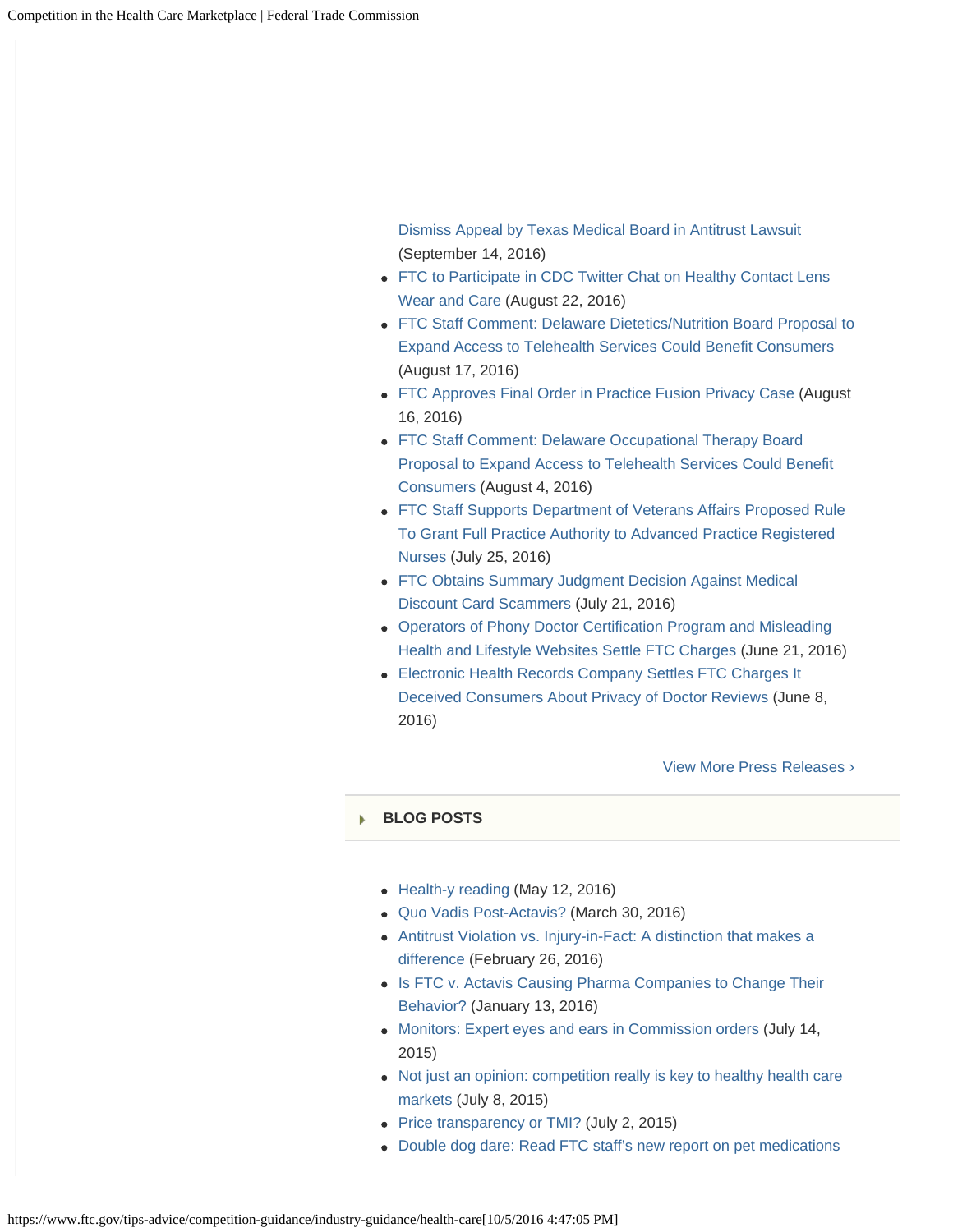[competition \(](https://www.ftc.gov/news-events/blogs/competition-matters/2015/05/double-dog-dare-read-ftc-staffs-new-report-pet)May 27, 2015)

- [From the antitrust mailbag: What can the FTC do about prescription](https://www.ftc.gov/news-events/blogs/competition-matters/2015/05/antitrust-mailbag-what-can-ftc-do-about-prescription) [drug price spikes?](https://www.ftc.gov/news-events/blogs/competition-matters/2015/05/antitrust-mailbag-what-can-ftc-do-about-prescription) (May 18, 2015)
- [Power shopping for an alternative buyer](https://www.ftc.gov/news-events/blogs/competition-matters/2015/03/power-shopping-alternative-buyer) (March 31, 2015)

[View More Blog Posts](https://www.ftc.gov/news-events/blogs/terms/282) ›

#### **[PUBLIC EVENTS](#page-0-0)**

- [Examining Health Care Competition](https://www.ftc.gov/news-events/events-calendar/2015/02/examining-health-care-competition) (February 24, 2015)
- [Conditional Pricing Practices: Economic Analysis and Legal Policy](https://www.ftc.gov/news-events/events-calendar/2014/06/conditional-pricing-practices-economic-analysis-legal-policy) [Implications](https://www.ftc.gov/news-events/events-calendar/2014/06/conditional-pricing-practices-economic-analysis-legal-policy) (June 23, 2014)
- [Examining Health Care Competition](https://www.ftc.gov/news-events/events-calendar/2014/03/examining-health-care-competition) (March 20, 2014)
- [Follow-On Biologics Workshop: Impact of Recent Legislative and](https://www.ftc.gov/news-events/events-calendar/2014/02/follow-biologics-workshop-impact-recent-legislative-regulatory) [Regulatory Naming Proposals on Competition](https://www.ftc.gov/news-events/events-calendar/2014/02/follow-biologics-workshop-impact-recent-legislative-regulatory) (February 4, 2014)
- [Consumer Protection and the Healthcare Marketplace](https://www.ftc.gov/news-events/events-calendar/2013/09/consumer-protection-healthcare-marketplace) (September 19, 2013)
- [Senior Identity Theft: A Problem in This Day and Age](https://www.ftc.gov/news-events/events-calendar/2013/05/senior-identity-theft-problem-day-age) (May 7, 2013)
- [Pet Medications Workshop \(](https://www.ftc.gov/news-events/events-calendar/2012/10/pet-medications-workshop)October 2, 2012)
- [Another Dose of Competition: Accountable Care Organizations and](https://www.ftc.gov/news-events/events-calendar/2011/05/another-dose-competition-accountable-care-organizations) [Antitrust](https://www.ftc.gov/news-events/events-calendar/2011/05/another-dose-competition-accountable-care-organizations) (May 9, 2011)
- [Workshop Regarding Accountable Care Organizations and](https://www.ftc.gov/news-events/events-calendar/2010/10/workshop-regarding-accountable-care-organizations-implications) [Implications Regarding Antitrust, Physican Self-Referral, Anti-](https://www.ftc.gov/news-events/events-calendar/2010/10/workshop-regarding-accountable-care-organizations-implications)[Kickback and Civil Monetary Penalty \(CMP\) Laws](https://www.ftc.gov/news-events/events-calendar/2010/10/workshop-regarding-accountable-care-organizations-implications) (October 5, 2010)
- [Emerging Health Care Competition and Consumer Issues:](https://www.ftc.gov/news-events/events-calendar/2008/11/emerging-health-care-competition-consumer-issues-competition) [Competition Issues Involving Follow-on Biologic Drugs](https://www.ftc.gov/news-events/events-calendar/2008/11/emerging-health-care-competition-consumer-issues-competition) (November 21, 2008)

[View More Public Events](https://www.ftc.gov/news-events/events-calendar/terms/282) ›

### **[PUBLIC STATEMENTS](#page-0-0)**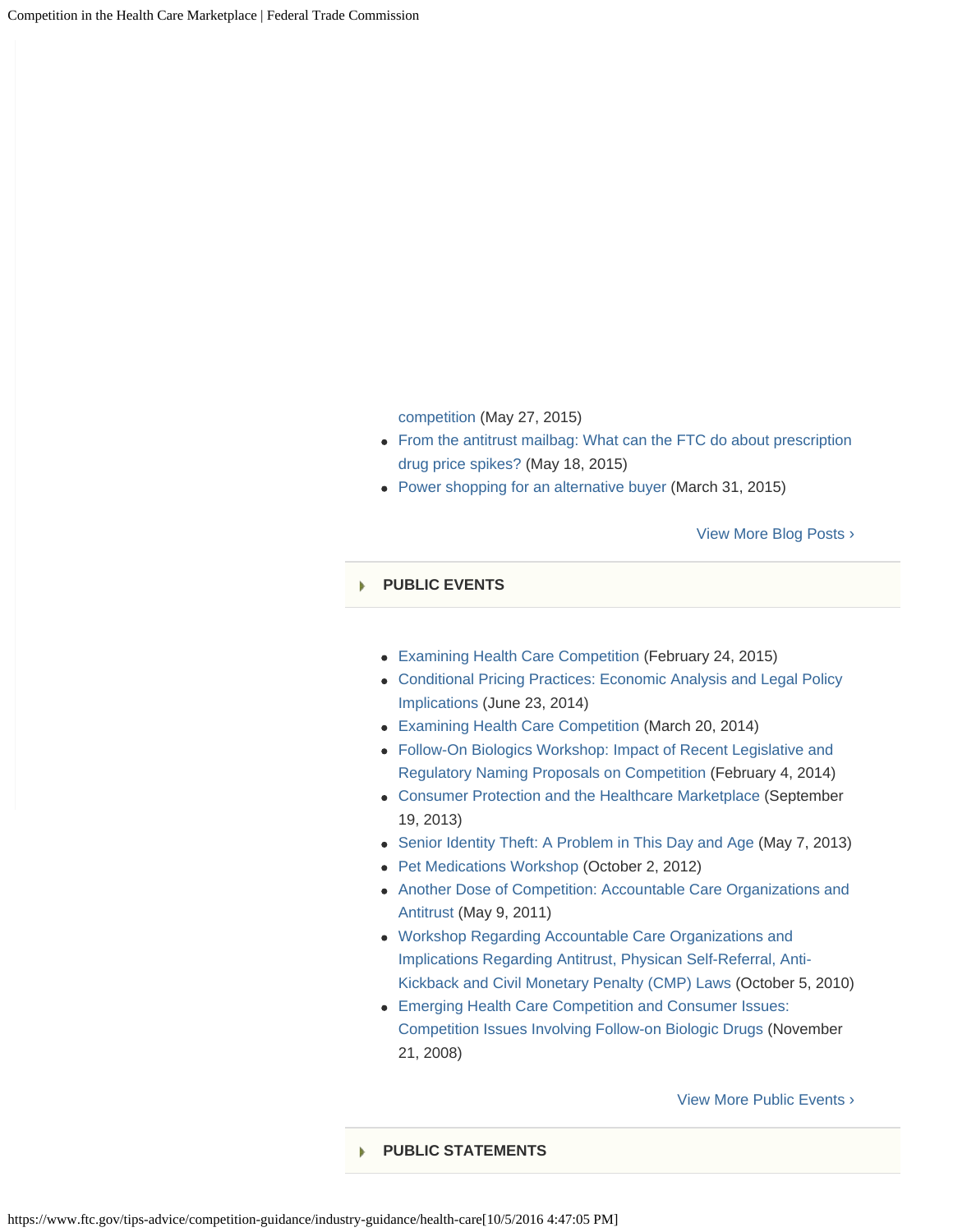- [Keynote Address of FTC Chairwoman Edith Ramirez](https://www.ftc.gov/public-statements/2016/05/keynote-address-ftc-chairwoman-edith-ramirez) (May 12, 2016)
- [FTC Research, Enforcement, and Advocacy at the Intersection of](https://www.ftc.gov/public-statements/2016/04/ftc-research-enforcement-advocacy-intersection-antitrust-ip) [Antitrust and IP](https://www.ftc.gov/public-statements/2016/04/ftc-research-enforcement-advocacy-intersection-antitrust-ip) (April 20, 2016)
- [Competition Law: Keeping Pace in a Digital Age](https://www.ftc.gov/public-statements/2016/04/competition-law-keeping-pace-digital-age) (April 15, 2016)
- [Reflections on an Active Year in Merger Enforcement](https://www.ftc.gov/public-statements/2016/02/reflections-active-year-merger-enforcement) (February 5, 2016)
- [Taking the humble approach: An in-depth Q&A with Maureen](https://www.ftc.gov/public-statements/2016/01/taking-humble-approach-depth-qa-maureen-ohlhausen) [Ohlhausen](https://www.ftc.gov/public-statements/2016/01/taking-humble-approach-depth-qa-maureen-ohlhausen) (January 15, 2016)
- [Concurring Statement of Commissioner Julie Brill on the Joint](https://www.ftc.gov/public-statements/2015/10/concurring-statement-commissioner-julie-brill-joint-statement-federal) [Statement of the Federal Trade Commission and the Antitrust](https://www.ftc.gov/public-statements/2015/10/concurring-statement-commissioner-julie-brill-joint-statement-federal) [Division of the U.S. Department of Justice to the Virginia Certificate](https://www.ftc.gov/public-statements/2015/10/concurring-statement-commissioner-julie-brill-joint-statement-federal) [of Public Need Work Group](https://www.ftc.gov/public-statements/2015/10/concurring-statement-commissioner-julie-brill-joint-statement-federal) (October 26, 2015)
- [Statement of the Federal Trade Commission FTC v. Cephalon, Inc.](https://www.ftc.gov/public-statements/2015/05/statement-federal-trade-commission-ftc-v-cephalon-inc) (May 28, 2015)
- [Opening Remarks by FTC Chairwoman Edith Ramirez at](https://www.ftc.gov/public-statements/2015/05/opening-remarks-ftc-chairwoman-edith-ramirez-cephalonteva-settlement-press) [Cephalon/Teva Settlement Press Conference](https://www.ftc.gov/public-statements/2015/05/opening-remarks-ftc-chairwoman-edith-ramirez-cephalonteva-settlement-press) (May 28, 2015)
- [Remarks of Commissioner Terrell McSweeny \(As Prepared For](https://www.ftc.gov/public-statements/2015/04/remarks-commissioner-terrell-mcsweeny-prepared-delivery-2015-annual) [Delivery\), 2015 Annual Antitrust Spring Seminar](https://www.ftc.gov/public-statements/2015/04/remarks-commissioner-terrell-mcsweeny-prepared-delivery-2015-annual) (April 28, 2015)
- [Statement of the Federal Trade Commission In the Matter of](https://www.ftc.gov/public-statements/2015/04/statement-federal-trade-commission-matter-cardinal-health-inc) [Cardinal Health, Inc.](https://www.ftc.gov/public-statements/2015/04/statement-federal-trade-commission-matter-cardinal-health-inc) (April 20, 2015)

### [View More Public Statements](https://www.ftc.gov/public-statements/terms/282) ›

### **[ADVISORY OPINIONS](#page-0-0)**

- [Quest Analytics Group](https://www.ftc.gov/policy/advisory-opinions/quest-analytics-group) (March 10, 2014)
- [Norman Physician Hospital Organization](https://www.ftc.gov/policy/advisory-opinions/norman-physician-hospital-organization) (February 13, 2013)
- [The Methodist Hospital System](https://www.ftc.gov/policy/advisory-opinions/methodist-hospital-system) (November 30, 2012)
- [Generic Pharmaceutical Association](https://www.ftc.gov/policy/advisory-opinions/generic-pharmaceutical-association) (August 8, 2012)
- [Yakima Valley Memorial Hospital](https://www.ftc.gov/policy/advisory-opinions/yakima-valley-memorial-hospital) (September 16, 2010)
- [Rx-360 International Pharmaceutical Supply Chain Consortium](https://www.ftc.gov/policy/advisory-opinions/rx-360-international-pharmaceutical-supply-chain-consortium) (September 16, 2010)
- [Community CarePartners, Inc.](https://www.ftc.gov/policy/advisory-opinions/community-carepartners-inc) (July 2, 2010)
- [University of Michigan](https://www.ftc.gov/policy/advisory-opinions/university-michigan) (April 9, 2010)
- [TriState Health Partners, Inc.](https://www.ftc.gov/policy/advisory-opinions/tristate-health-partners-inc) (April 13, 2009)
- [Kaiser Foundation Health Plan](https://www.ftc.gov/policy/advisory-opinions/kaiser-foundation-health-plan) (February 13, 2008)

#### [View More Advisory Opinions](https://www.ftc.gov/policy/advisory-opinions?term_node_tid_depth=3517) ›

#### **[REPORTS](#page-0-0)**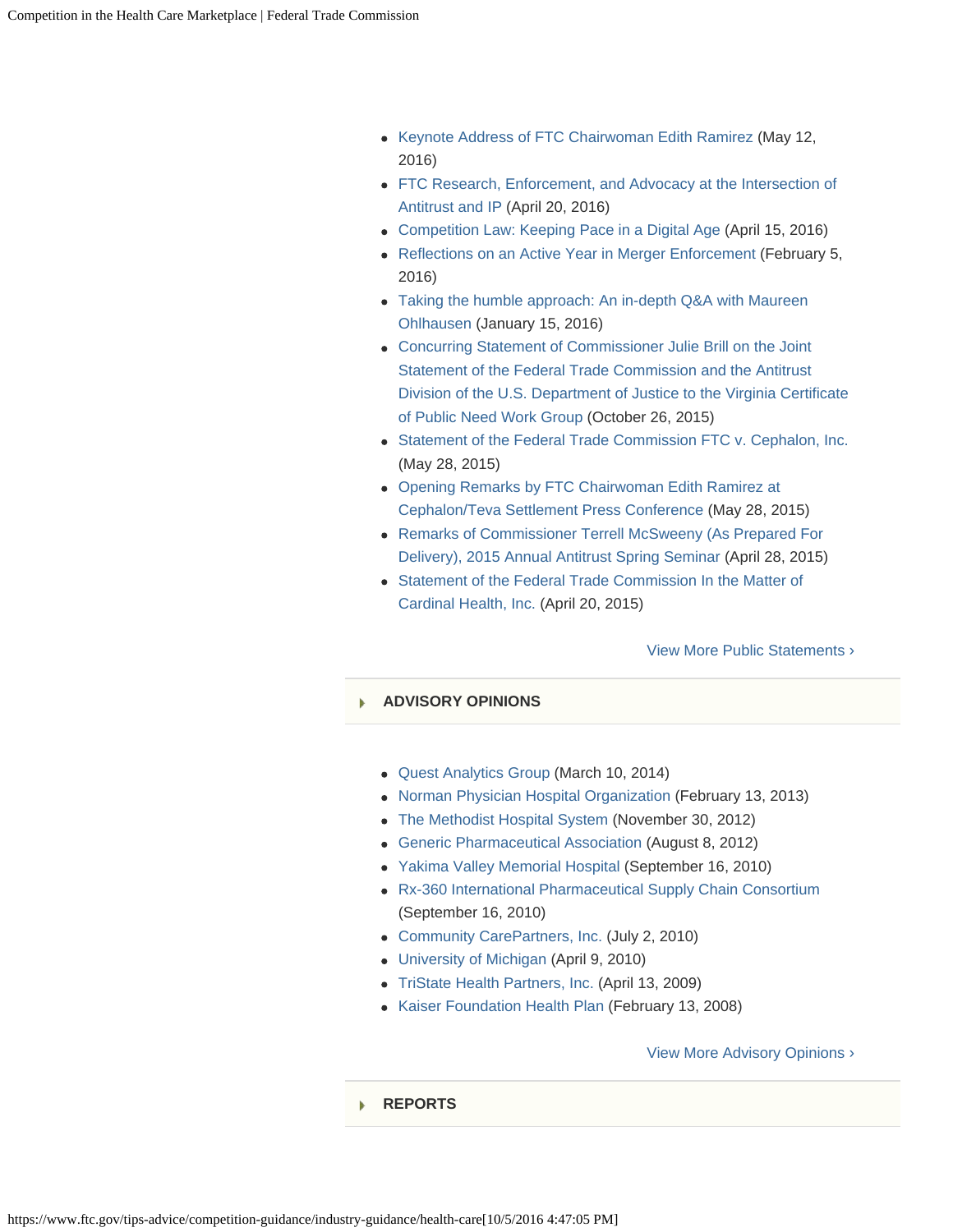- [Direct-to-Consumer Advertising and Online Search](https://www.ftc.gov/reports/direct-consumer-advertising-online-search) (August 5, 2016)
- [Staff Report on Drug Product Selection](https://www.ftc.gov/reports/staff-report-drug-product-selection) (January 1, 1979)
- [Competition in the Pet Medications Industry: Prescription Portability](https://www.ftc.gov/reports/competition-pet-medications-industry-prescription-portability-distribution-practices) [and Distribution Practices](https://www.ftc.gov/reports/competition-pet-medications-industry-prescription-portability-distribution-practices) (May 27, 2015)
- [Agreements Filled With the Federal Trade Commission Under the](https://www.ftc.gov/reports/agreements-filled-federal-trade-commission-under-medicare-prescription-drug-improvement) [Medicare Prescription Drug, Improvement, and Modernization Act](https://www.ftc.gov/reports/agreements-filled-federal-trade-commission-under-medicare-prescription-drug-improvement) [of 2003: Overview of Agreements Filed In Fiscal Year 2013: A](https://www.ftc.gov/reports/agreements-filled-federal-trade-commission-under-medicare-prescription-drug-improvement) [Report By the Bureau of Competition](https://www.ftc.gov/reports/agreements-filled-federal-trade-commission-under-medicare-prescription-drug-improvement) (December 22, 2014)
- **[Banning Foreign Pharmacies from Sponsored Search: The Online](https://www.ftc.gov/reports/banning-foreign-pharmacies-sponsored-search-online-consumer-response)** [Consumer Response](https://www.ftc.gov/reports/banning-foreign-pharmacies-sponsored-search-online-consumer-response) (April 16, 2014)
- [Self-Regulation in the Alcohol Industry: Report of the Federal Trade](https://www.ftc.gov/reports/self-regulation-alcohol-industry-report-federal-trade-commission-0) [Commission](https://www.ftc.gov/reports/self-regulation-alcohol-industry-report-federal-trade-commission-0) (March 20, 2014)
- [Policy Perspectives: Competition and the Regulation of Advanced](https://www.ftc.gov/reports/policy-perspectives-competition-regulation-advanced-practice-nurses) [Practice Nurses](https://www.ftc.gov/reports/policy-perspectives-competition-regulation-advanced-practice-nurses) (March 7, 2014)
- [Economics at the FTC: Physician Acquisitions, Standard Essential](https://www.ftc.gov/reports/economics-ftc-physician-acquisitions-standard-essential-patents-accuracy-credit-reporting) [Patents, and Accuracy of Credit Reporting](https://www.ftc.gov/reports/economics-ftc-physician-acquisitions-standard-essential-patents-accuracy-credit-reporting) (November 1, 2013)
- [Agreements Filed With the Federal Trade Commission Under the](https://www.ftc.gov/reports/agreements-filed-federal-trade-commission-under-medicare-prescription-drug-improvement-8) [Medicare Prescription Drug, Improvement, and Modernization Act](https://www.ftc.gov/reports/agreements-filed-federal-trade-commission-under-medicare-prescription-drug-improvement-8) [of 2003: Overview of Agreements Filed in Fiscal Year 2011: A](https://www.ftc.gov/reports/agreements-filed-federal-trade-commission-under-medicare-prescription-drug-improvement-8) [Report by the Bureau of Competition](https://www.ftc.gov/reports/agreements-filed-federal-trade-commission-under-medicare-prescription-drug-improvement-8) (January 1, 2012)
- [Agreements Filed With the Federal Trade Commission Under the](https://www.ftc.gov/reports/agreements-filed-federal-trade-commission-under-medicare-prescription-drug-improvement) [Medicare Prescription Drug, Improvement, and Modernization Act](https://www.ftc.gov/reports/agreements-filed-federal-trade-commission-under-medicare-prescription-drug-improvement) [of 2003: Overview of Agreements Filed in Fiscal Year 2012: A](https://www.ftc.gov/reports/agreements-filed-federal-trade-commission-under-medicare-prescription-drug-improvement) [Report by the Bureau of Competition \(](https://www.ftc.gov/reports/agreements-filed-federal-trade-commission-under-medicare-prescription-drug-improvement)January 1, 2013)

[View More Reports ›](https://www.ftc.gov/policy/reports/terms/282)

### **[ADVOCACY FILINGS](#page-0-0)**

- [Submission by FTC Staff to the Southwest Virginia Health Authority](https://www.ftc.gov/policy/policy-actions/advocacy-filings/2016/10/submission-ftc-staff-southwest-virginia-health) [and Virginia Department of Health Regarding Cooperative](https://www.ftc.gov/policy/policy-actions/advocacy-filings/2016/10/submission-ftc-staff-southwest-virginia-health) [Agreement Application of Mountain States Health Alliance and](https://www.ftc.gov/policy/policy-actions/advocacy-filings/2016/10/submission-ftc-staff-southwest-virginia-health) [Wellmont Health System](https://www.ftc.gov/policy/policy-actions/advocacy-filings/2016/10/submission-ftc-staff-southwest-virginia-health) (October 2016)
- [FTC Staff Comment to the Delaware Board of Dietetics/Nutrition](https://www.ftc.gov/policy/policy-actions/advocacy-filings/2016/08/ftc-staff-comment-delaware-board-dieteticsnutrition) [Regarding Its Proposed Telehealth Regulation \(](https://www.ftc.gov/policy/policy-actions/advocacy-filings/2016/08/ftc-staff-comment-delaware-board-dieteticsnutrition)August 2016)
- [FTC Staff Comment Before the Delaware Board of Occupational](https://www.ftc.gov/policy/policy-actions/advocacy-filings/2016/08/ftc-staff-comment-delaware-board-occupational-therapy) [Therapy Concerning its Proposed Telehealth Regulation](https://www.ftc.gov/policy/policy-actions/advocacy-filings/2016/08/ftc-staff-comment-delaware-board-occupational-therapy) (August 2016)
- [FTC Staff Comment Before the Alabama State Senate Regarding](https://www.ftc.gov/policy/policy-actions/advocacy-filings/2016/05/ftc-staff-comment-alabama-state-senate-regarding) [Alabama House Bill 241 and Senate Bill 243](https://www.ftc.gov/policy/policy-actions/advocacy-filings/2016/05/ftc-staff-comment-alabama-state-senate-regarding) (May 2016)
- [FTC Staff Comment to the Alaska State Legislature Regarding](https://www.ftc.gov/policy/policy-actions/advocacy-filings/2016/03/ftc-staff-comment-alaska-state-legislature-regarding) [Telehealth Provisions In Senate Bill 74, Which Would Allow](https://www.ftc.gov/policy/policy-actions/advocacy-filings/2016/03/ftc-staff-comment-alaska-state-legislature-regarding)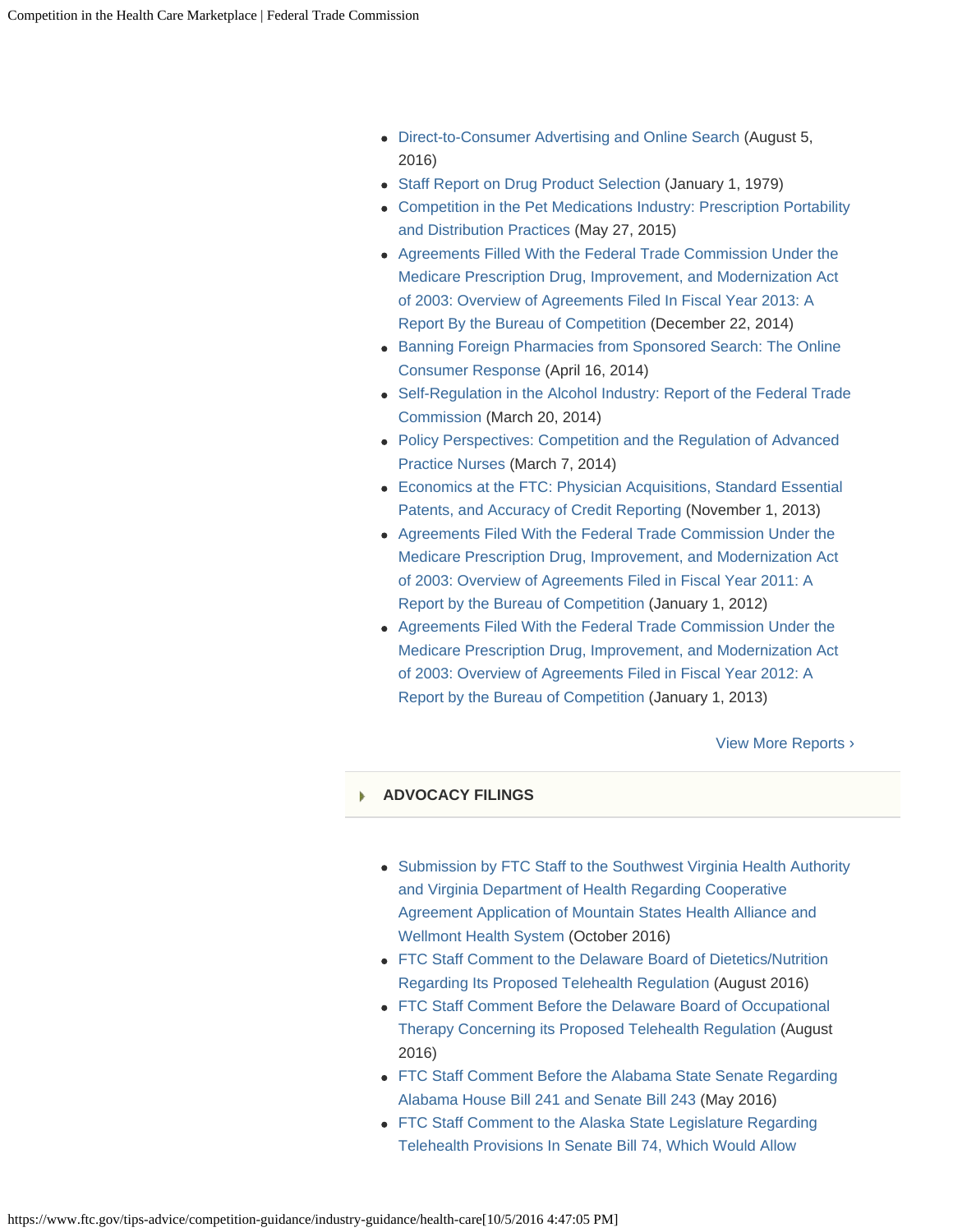[Licensed Alaska Physicians Located Out-of-State To Provide](https://www.ftc.gov/policy/policy-actions/advocacy-filings/2016/03/ftc-staff-comment-alaska-state-legislature-regarding) [Telehealth Services](https://www.ftc.gov/policy/policy-actions/advocacy-filings/2016/03/ftc-staff-comment-alaska-state-legislature-regarding) (March 2016)

- [FTC Staff Comment to the Kentucky House of Representatives](https://www.ftc.gov/policy/policy-actions/advocacy-filings/2016/03/ftc-staff-comment-kentucky-house-representatives) [Regarding House Bill 77, Which Would Recognize and Regulate](https://www.ftc.gov/policy/policy-actions/advocacy-filings/2016/03/ftc-staff-comment-kentucky-house-representatives) [Denturists](https://www.ftc.gov/policy/policy-actions/advocacy-filings/2016/03/ftc-staff-comment-kentucky-house-representatives) (March 2016)
- [FTC Staff Comment to Georgia State Senator Valencia Seay](https://www.ftc.gov/policy/policy-actions/advocacy-filings/2016/02/ftc-staff-comment-georgia-state-senator-valencia-seay) [Concerning Georgia House Bill 684](https://www.ftc.gov/policy/policy-actions/advocacy-filings/2016/02/ftc-staff-comment-georgia-state-senator-valencia-seay) (February 2016)
- [FTC Staff Comment Submitted to the Food and Drug](https://www.ftc.gov/policy/policy-actions/advocacy-filings/2015/10/ftc-staff-comment-submitted-food-drug-administration) [Administration, In Response to FDA's Request For Comments on](https://www.ftc.gov/policy/policy-actions/advocacy-filings/2015/10/ftc-staff-comment-submitted-food-drug-administration) [Its Guidance for Industry on the "Nonproprietary Naming of](https://www.ftc.gov/policy/policy-actions/advocacy-filings/2015/10/ftc-staff-comment-submitted-food-drug-administration) [Biological Products; Draft Guidance for Industry; Availability"](https://www.ftc.gov/policy/policy-actions/advocacy-filings/2015/10/ftc-staff-comment-submitted-food-drug-administration) (October 2015)
- [Joint Statement of the Federal Trade Commission and the Antitrust](https://www.ftc.gov/policy/policy-actions/advocacy-filings/2015/10/joint-statement-federal-trade-commission-antitrust) [Division of the U.S. Department of Justice to the Virginia Certificate](https://www.ftc.gov/policy/policy-actions/advocacy-filings/2015/10/joint-statement-federal-trade-commission-antitrust) [of Public Need Work Group](https://www.ftc.gov/policy/policy-actions/advocacy-filings/2015/10/joint-statement-federal-trade-commission-antitrust) (October 2015)
- [FTC Staff Comment, and Concurring Comment of Commissioner](https://www.ftc.gov/policy/policy-actions/advocacy-filings/2015/07/ftc-staff-comment-concurring-comment-commissioner) [Wright, Regarding North Carolina House Bill 200, Which Would](https://www.ftc.gov/policy/policy-actions/advocacy-filings/2015/07/ftc-staff-comment-concurring-comment-commissioner) [Exempt Diagnostic Centers, Ambulatory Surgical Facilities and](https://www.ftc.gov/policy/policy-actions/advocacy-filings/2015/07/ftc-staff-comment-concurring-comment-commissioner) [Psychiatric Hospitals From Certificate of Need Regulation](https://www.ftc.gov/policy/policy-actions/advocacy-filings/2015/07/ftc-staff-comment-concurring-comment-commissioner) (July 2015)

[View More Advocacy Filings ›](https://www.ftc.gov/policy/advocacy/advocacy-filings/terms/282)

#### **[AMICUS BRIEFS](#page-0-0)** ь

- [Teladoc, Incorporated, et al. v. Texas Medical Board et al.](https://www.ftc.gov/policy/advocacy/amicus-briefs/2016/09/teladoc-incorporated-et-al-v-texas-medical-board-et-al) (September 14, 2016)
- [In re Wellbutrin Antitrust Litigation](https://www.ftc.gov/policy/advocacy/amicus-briefs/2016/03/re-wellbutrin-antitrust-litigation) (March 11, 2016)
- [Mylan Pharmaceuticals, Inc. v. Warner Chilcott plc, et al.](https://www.ftc.gov/policy/advocacy/amicus-briefs/2015/09/mylan-pharmaceuticals-inc-v-warner-chilcott-plc-et-al) (September 30, 2015)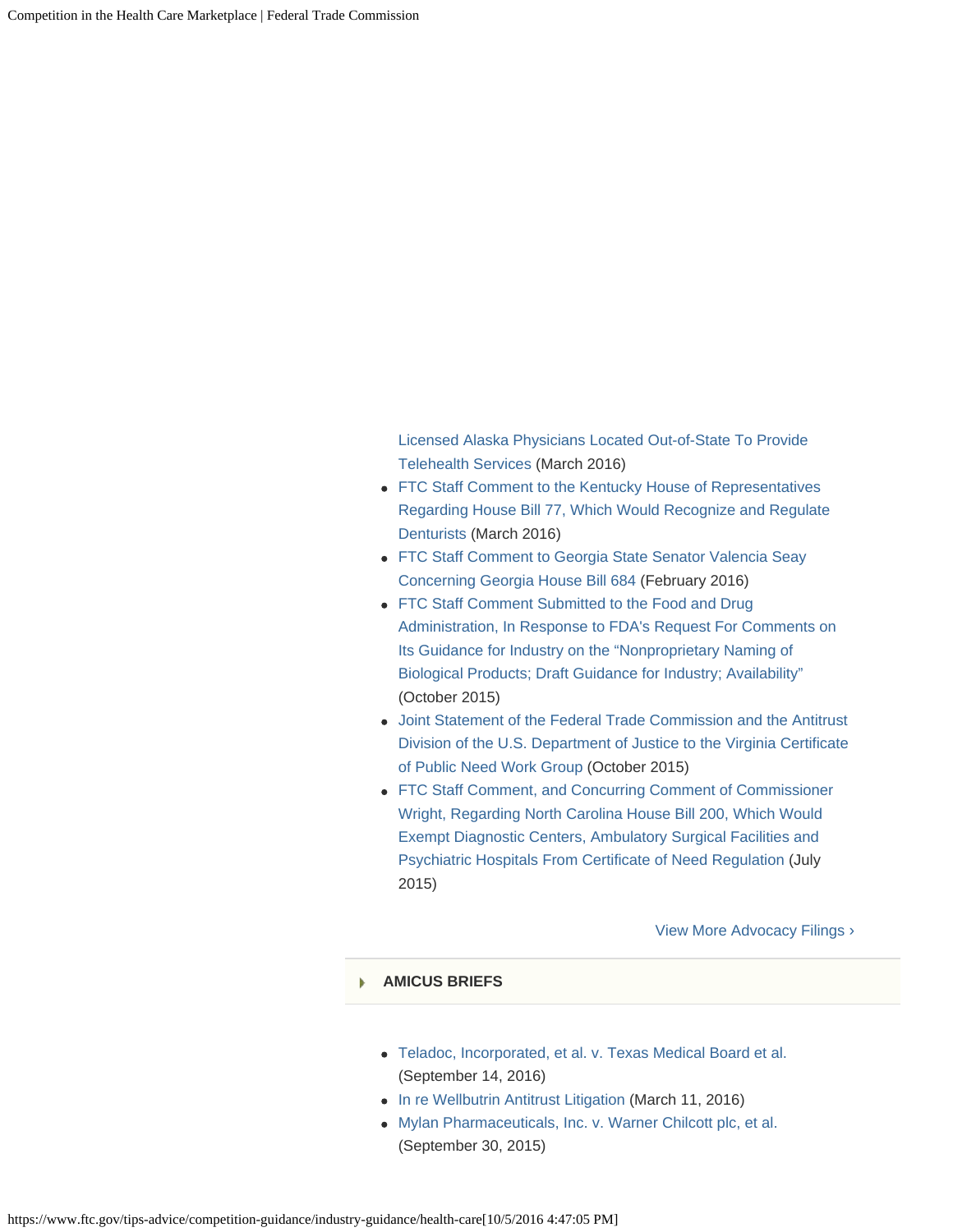[Wellbutrin XL Antitrust Litigation, In re](https://www.ftc.gov/policy/advocacy/amicus-briefs/2013/09/wellbutrin-xl-antitrust-litigation-re) (September 26, 2013)

- [In re K-Dur Antitrust Litigation](https://www.ftc.gov/policy/advocacy/amicus-briefs/2011/05/re-k-dur-antitrust-litigation) (May 18, 2011)
- [Arkansas Carpenters Health and Welfare Fund, et. al v. Bayer AG,](https://www.ftc.gov/policy/advocacy/amicus-briefs/2010/05/arkansas-carpenters-health-welfare-fund-et-al-v-bayer-ag-et-al) [et. al \(In re Ciprofloxacin Hydrochloride Antitrust Litigation\)](https://www.ftc.gov/policy/advocacy/amicus-briefs/2010/05/arkansas-carpenters-health-welfare-fund-et-al-v-bayer-ag-et-al) (May 20, 2010)
- [In re Ciprofloxacin Hydrochloride Antitrust Litigation](https://www.ftc.gov/policy/advocacy/amicus-briefs/2008/01/re-ciprofloxacin-hydrochloride-antitrust-litigation) (January 25, 2008)
- [In re DDAVP Direct Purchaser Antitrust Litigation](https://www.ftc.gov/policy/advocacy/amicus-briefs/2007/05/re-ddavp-direct-purchaser-antitrust-litigation) (May 25, 2007)
- [In re Tamoxifen Citrate Antitrust Litigation](https://www.ftc.gov/policy/advocacy/amicus-briefs/2005/11/re-tamoxifen-citrate-antitrust-litigation) (November 30, 2005)
- [Teva Pharmaceuticals USA, Inc. v. Pfizer, Inc.](https://www.ftc.gov/policy/advocacy/amicus-briefs/2005/02/teva-pharmaceuticals-usa-inc-v-pfizer-inc) (February 8, 2005)

[View More Amicus Briefs ›](https://www.ftc.gov/policy/advocacy/amicus-briefs/terms/282)

#### **[PUBLIC COMMENTS](#page-0-0)**

- [#375: Accountable Care Organizations \(ACOs\) under the Medicare](https://www.ftc.gov/policy/public-comments/initiative-375) [Shared Savings Program, Section 3022 of the Affordable Care Act](https://www.ftc.gov/policy/public-comments/initiative-375)
- [#344: FTC File No. 051 0199; In the Matter of Minnesota Rural](https://www.ftc.gov/policy/public-comments/initiative-344) [Health Cooperative, a corporation](https://www.ftc.gov/policy/public-comments/initiative-344)
- [#331: FTC File No. 061 0172; In the Matter of Roaring Fork Valley](https://www.ftc.gov/policy/public-comments/initiative-331) [Physicians I.P.A., Inc., a corporation](https://www.ftc.gov/policy/public-comments/initiative-331)
- [#330: FTC File No. 091 0159; In the Matter of Danaher Corporation,](https://www.ftc.gov/policy/public-comments/initiative-330) [a corporation, and MDS, Inc., a corporation](https://www.ftc.gov/policy/public-comments/initiative-330)
- [#323: FTC Docket No. C-4268; In the Matter of Schering-Plough](https://www.ftc.gov/policy/public-comments/initiative-323) [Corporation, a corporation, and Merck & Co. Inc., a corporation](https://www.ftc.gov/policy/public-comments/initiative-323)
- [#322: FTC Docket No. C-4267; In the Matter of Pfizer Inc., a](https://www.ftc.gov/policy/public-comments/initiative-322) [corporation, and Wyeth, a corporation](https://www.ftc.gov/policy/public-comments/initiative-322)
- [#318: FTC File No. 081 0259; Docket No. 9338: In the Matter of](https://www.ftc.gov/policy/public-comments/initiative-318) [Carilion Clinic, a corporation](https://www.ftc.gov/policy/public-comments/initiative-318)
- [#274: File No. 051 0252; Boulder Valley Individual Practice](https://www.ftc.gov/policy/public-comments/initiative-274) [Association, et al.; Agreement Containing Consent Order To Aid](https://www.ftc.gov/policy/public-comments/initiative-274) [Public Comment](https://www.ftc.gov/policy/public-comments/initiative-274)
- [#265: Project No. P08390; Emerging Health Care Competition and](https://www.ftc.gov/policy/public-comments/initiative-265) [Consumer Issues; Notice of Public Workshops and Roundtables](https://www.ftc.gov/policy/public-comments/initiative-265) [and Opportunity for Comment](https://www.ftc.gov/policy/public-comments/initiative-265)
- [#244: Project No. V080005; Innovations in Health Care Delivery:](https://www.ftc.gov/policy/public-comments/initiative-244) [Public Workshop and Request for Comments](https://www.ftc.gov/policy/public-comments/initiative-244)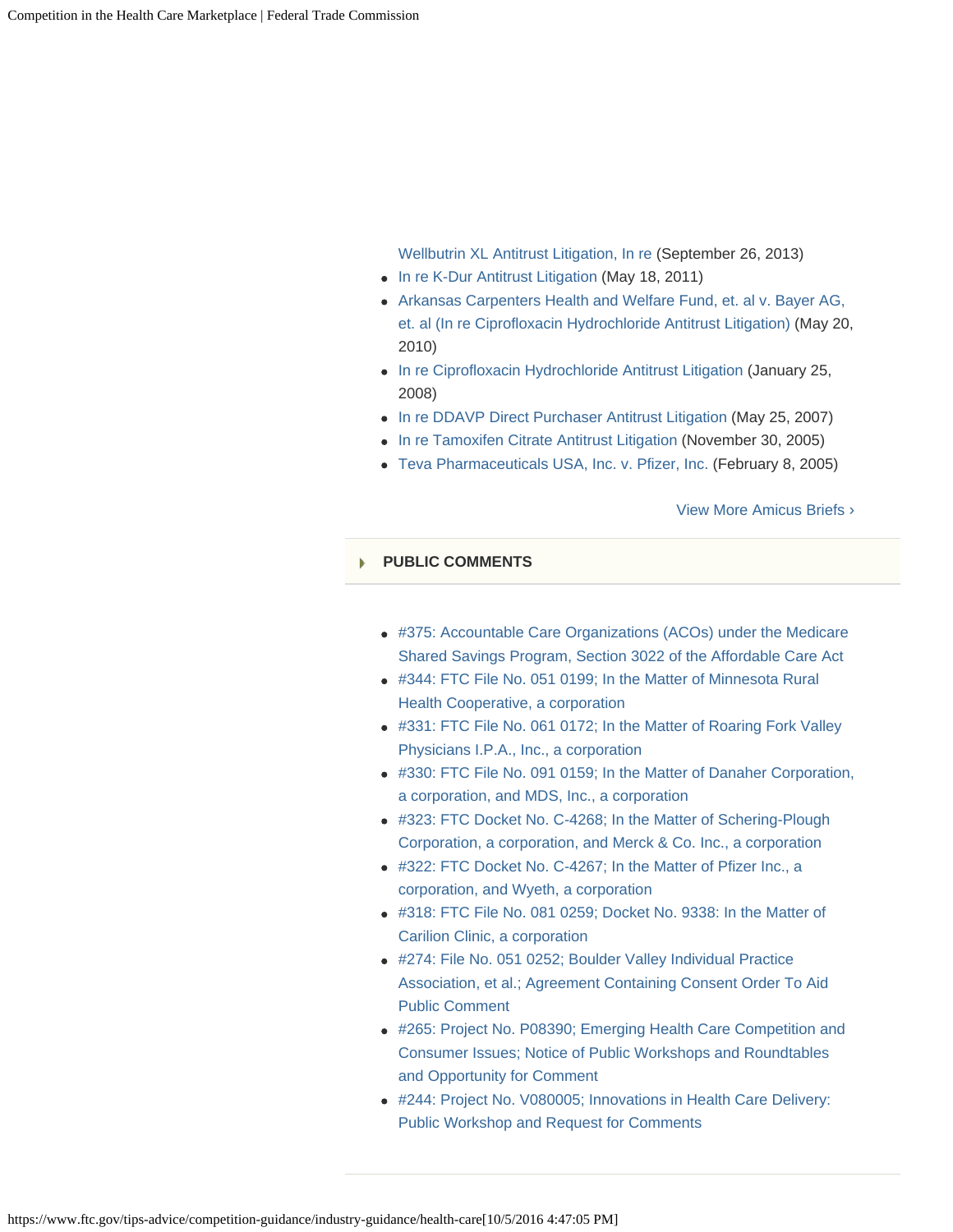#### **[BUSINESS EDUCATION](#page-0-0)**

- [Mobile Health App Developers: FTC Best Practices](https://www.ftc.gov/tips-advice/business-center/guidance/mobile-health-app-developers-ftc-best-practices) (April 4, 2016)
- [Mobile Health Apps Interactive Tool](https://www.ftc.gov/tips-advice/business-center/guidance/mobile-health-apps-interactive-tool) (April 4, 2016)

#### [View More Business Education](https://www.ftc.gov/tips-advice/business-center/guidance?field_consumer_protection_topics_tid=249&field_industry_tid=All) ›

#### **[TESTIMONY](#page-0-0)** Þ

- [Prepared Statement of the Federal Trade Commission On Quality](https://www.ftc.gov/public-statements/1998/07/prepared-statement-federal-trade-commission-quality-health-care-coalition) [Health-Care Coalition Act of 1998](https://www.ftc.gov/public-statements/1998/07/prepared-statement-federal-trade-commission-quality-health-care-coalition) (July 29, 1998)
- [Prepared Statement of the Federal Trade Commission On](https://www.ftc.gov/public-statements/2002/04/prepared-statement-federal-trade-commission-pharmaceutical-industry) [Pharmaceutical Industry](https://www.ftc.gov/public-statements/2002/04/prepared-statement-federal-trade-commission-pharmaceutical-industry) (April 23, 2002)
- [Prepared Statement of the Federal Trade Commission On](https://www.ftc.gov/public-statements/2001/05/prepared-statement-federal-trade-commission-competition-pharmaceutical) [Competition in the Pharmaceutical Marketplace](https://www.ftc.gov/public-statements/2001/05/prepared-statement-federal-trade-commission-competition-pharmaceutical) (May 24, 2001)
- [Prepared Statement of the Federal Trade Commission On](https://www.ftc.gov/public-statements/2003/06/prepared-statement-federal-trade-commission-competition-pharmaceutical) [Competition In the Pharmaceutical Industry](https://www.ftc.gov/public-statements/2003/06/prepared-statement-federal-trade-commission-competition-pharmaceutical) (June 17, 2003)
- [Prepared Statement of the Federal Trade Commission On Greater](https://www.ftc.gov/public-statements/2003/08/prepared-statement-federal-trade-commission-greater-access-affordable) [Access to Affordable Pharmaceuticals Act](https://www.ftc.gov/public-statements/2003/08/prepared-statement-federal-trade-commission-greater-access-affordable) (August 1, 2003)
- [Prepared Statement of the Federal Trade Commission On Contact](https://www.ftc.gov/public-statements/2003/09/prepared-statement-federal-trade-commission-contact-lens-legislation) [Lens Legislation](https://www.ftc.gov/public-statements/2003/09/prepared-statement-federal-trade-commission-contact-lens-legislation) (September 9, 2003)
- [Prepared Statement of the Federal Trade Commission On Health](https://www.ftc.gov/public-statements/2006/09/prepared-statement-federal-trade-commission-health-care-competition-0) [Care Competition](https://www.ftc.gov/public-statements/2006/09/prepared-statement-federal-trade-commission-health-care-competition-0) (September 15, 2006)
- [Prepared Statement of the Federal Trade Commission On](https://www.ftc.gov/public-statements/2002/10/prepared-statement-federal-trade-commission-competition-us-pharmaceutical) [Competition in the U.S. Pharmaceutical Industry](https://www.ftc.gov/public-statements/2002/10/prepared-statement-federal-trade-commission-competition-us-pharmaceutical) (October 9, 2002)
- [Prepared Statement of the Federal Trade Commission: Oversight of](https://www.ftc.gov/public-statements/2010/07/prepared-statement-federal-trade-commission-oversight-federal-trade) [the Federal Trade Commission Bureau of Competition and the](https://www.ftc.gov/public-statements/2010/07/prepared-statement-federal-trade-commission-oversight-federal-trade) [Department of Justice Antitrust Division](https://www.ftc.gov/public-statements/2010/07/prepared-statement-federal-trade-commission-oversight-federal-trade) (July 27, 2010)
- [Prepared Statement of the Federal Trade Commission On Generic](https://www.ftc.gov/public-statements/2006/07/prepared-statement-federal-trade-commission-generic-drug-entry) [Drug Entry](https://www.ftc.gov/public-statements/2006/07/prepared-statement-federal-trade-commission-generic-drug-entry) (July 20, 2006)

[View More Testimonials](https://www.ftc.gov/policy/testimony/terms/282)›

| <b>ABOUT THE FTC</b>         | <b>NEWS &amp;</b>            | <b>ENFORCEMENT</b>               | <b>POLICY</b>                             | <b>FEDERAL TRADE COMMISSION</b>           |
|------------------------------|------------------------------|----------------------------------|-------------------------------------------|-------------------------------------------|
| What We Do                   | <b>EVENTS</b>                | Cases and                        | Advocacy                                  | Headquarters:                             |
| <b>Our History</b>           | <b>Press Releases</b>        | Proceedings                      | <b>Advisory Opinions</b>                  | 600 Pennsylvania Avenue, NW               |
| <b>Commissioners</b>         | Commission<br><b>Actions</b> | Premerger<br><b>Notification</b> | Cooperation                               | Washington, DC 20580<br><b>Contact Us</b> |
| <b>Bureaus &amp; Offices</b> | <b>Media Resources</b>       | Program                          | <b>Agreements</b>                         |                                           |
| <b>Biographies</b>           | Events Calendar              | <b>Merger Review</b>             | <b>Federal Register</b><br><b>Notices</b> |                                           |
| <b>Budgets</b>               | <b>Speeches</b>              | Anticompetitive                  | <b>Reports</b>                            | Tube<br>Tube                              |
|                              |                              |                                  |                                           |                                           |